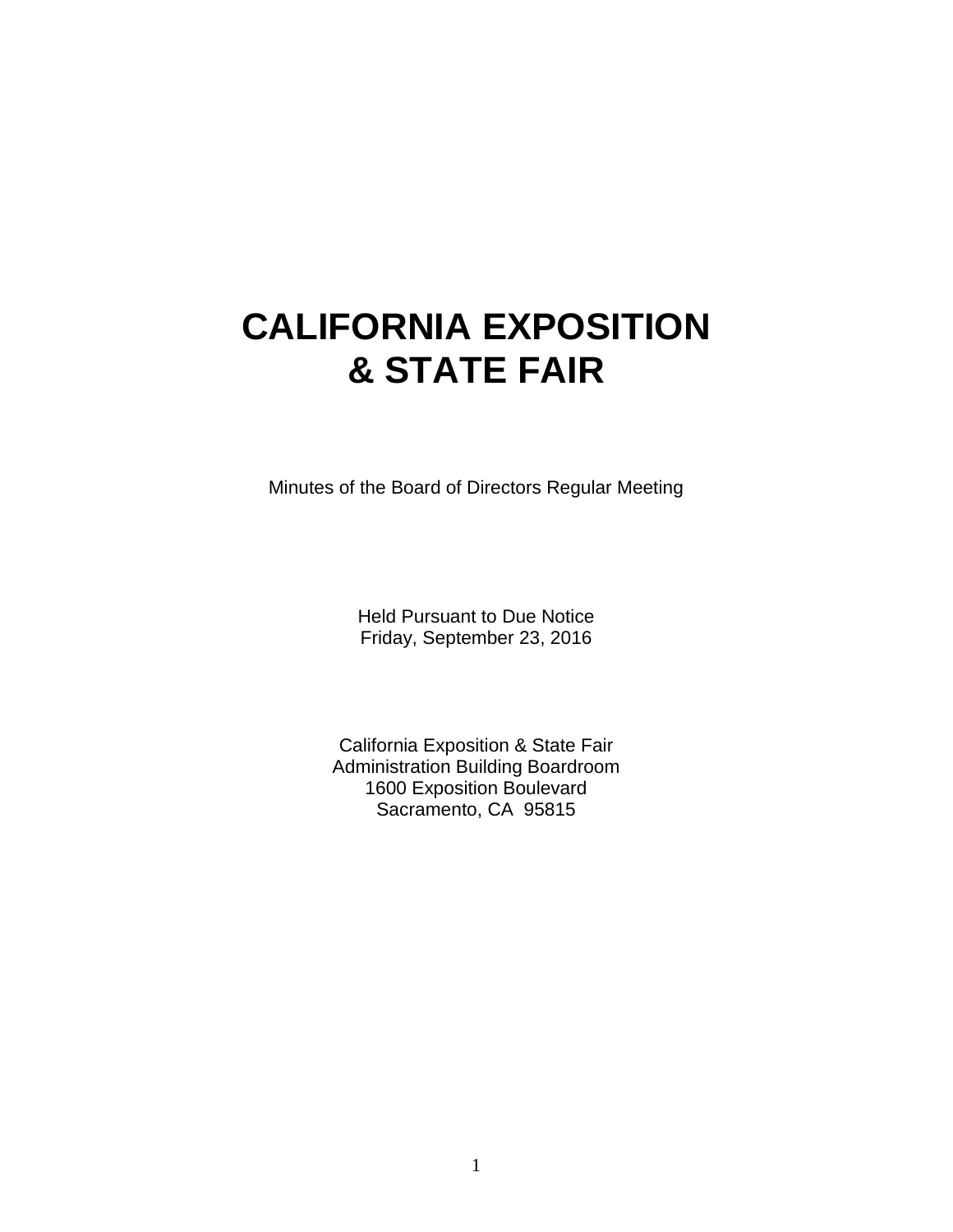#### **Directors Present**

Director Patrick O'Brien, Chair Director Rema Barkett Director Sonney Chong Director Rina DiMare Director Jess Durfee Director Corny Gallagher Director Rex Hime Director David Mallel Director Tony Ortiz

#### **Directors Absent**

Director Mark Nelson, Vice Chair Director Hallie Ochoa

#### **Staff Present**

Rick Pickering, Chief Executive Officer (CEO) Tom Martinez, Chief Deputy General Manager Samantha Brown, Deputy General Manager, Administration Jaime Campbell, Deputy General Manager, Operations Rachelle Weir, Programs Manager Marcia Shell, Assistant General Manager, Expo Events Jay Carlson, Ag Programs Manager Jennifer Koga, Accounting Officer/Supervisor Zane Glaser, Accounts Receivable Don Callison, Events Coordinator Robert Craft, Chief of Police Randy Brink, Goodwill Ambassador Sue O'Brien, Recording Secretary

#### **Others Present**

Stacey Roberts, Attorney General's Office Joe Barkett Joe Johal, Rock & Brews Scott Hubbard, Rock & Brews Amber Williams, Glass Agency Brently Payne, Glass Agency

\*May not include all others present in the room or arriving late.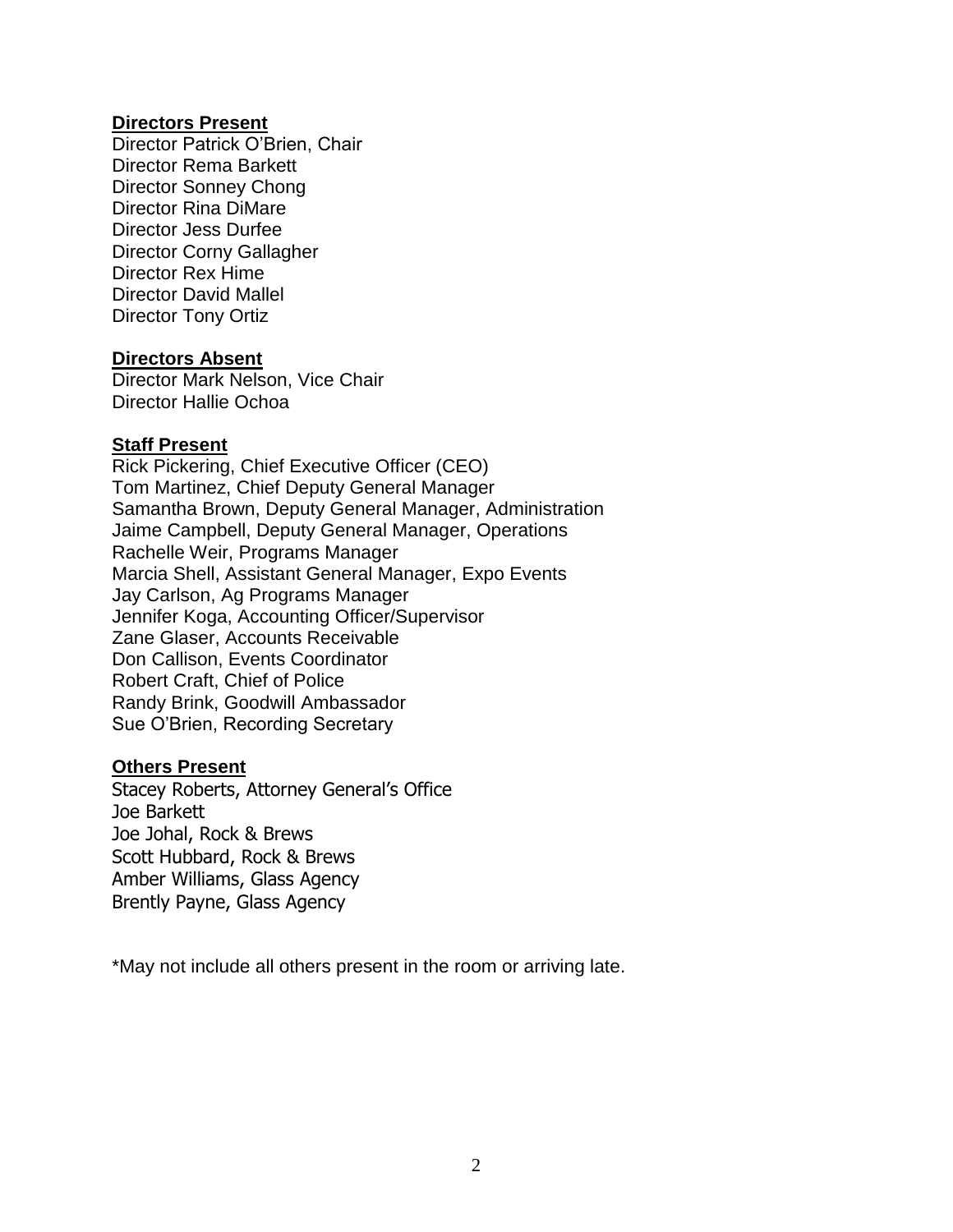#### **1. CALL TO ORDER**

Chair O'Brien called the meeting to order at 1:00 p.m.

#### **2. PLEDGE OF ALLEGIANCE**

Chair O'Brien asked Director Gallagher to lead the Board, Staff and Guests in the Pledge of Allegiance.

#### **3. ROLL CALL**

CEO Pickering took roll call and a quorum was present. Director Nelson and Director Ochoa were not present and had an excused absence.

#### **4. INTRODUCTION OF GUESTS & STAFF**

Introduction of Guest and Staff were made around room.

# **5. PRESENTATION**

Chair O'Brien stated that item 6c Board Meeting Minutes approval would be deferred until the next Board Meeting.

#### **6. MINUTES OF MEETINGS**

- **a.** Accept Cultural Advisory Council Meeting Minutes of April 20, 2016, as presented
- **b.** Accept Cultural Advisory Council Meeting Minutes of May 18, 2016, as presented
- **c.** Approve Board Committees and Board Meeting Minutes of June 3, 2016, as presented

#### **Motion:**

It was moved by Director Hime and seconded by Director Chong to accept the meeting minute's item 6a and 6b. **All in favor, motion carried unanimously.**

# **7. COMMITTEE AND STAFF REPORTS**

# **a. Exposition Facilities Committee Report**

Committee Chair DiMare reported that Staff made a presentation about events in 2016 and events that are planned for 2017. AGM Shell was asked to report on a partnership with the Sacramento Convention Center and Cal Expo for parking.

DGM Campbell reported that the Maintenance and Operations departments are preforming status evaluations of all approved 2016 Capital Improvement projects. Our partnership efforts are primarily focused on sustainability, energy and water conservation and we are currently in discussions with SMUD, Cal EPA and California Conservation Corp. to improve those efforts.

#### **Move Agenda Items**

Chair O'Brien suggested taking **item 7d** after **item 7a** and taking **item 7c** after **item 7d**. **Item 7b** would be heard along with **Unfinished Business items**.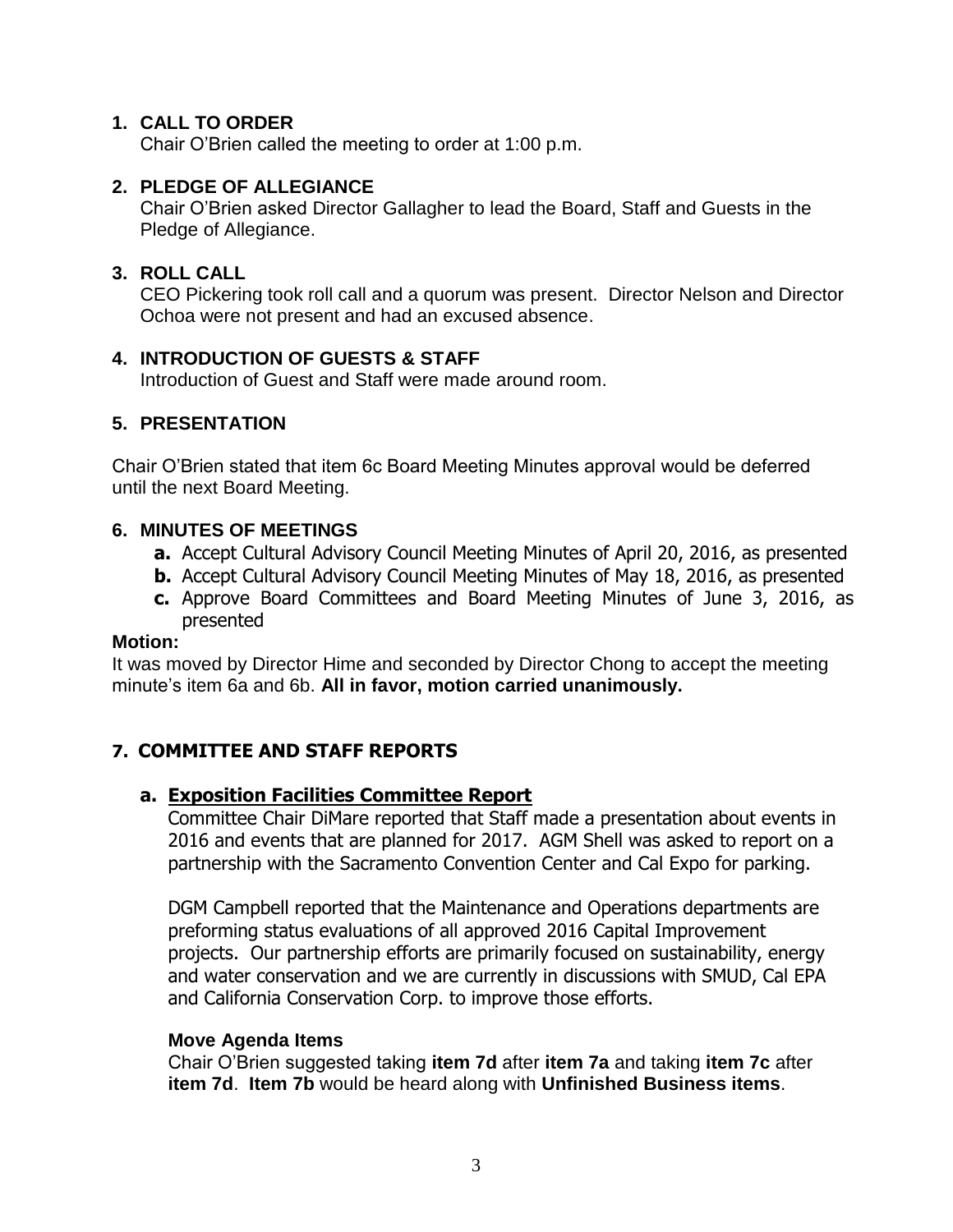# **b. LONG RANGE PLANNING COMMITTEE**

Committee Chair Hime reported that the committee had reviewed all documents including the set with Department of General Services' (DGS) additions. Scott Hubbard from Rock and Brews stated that he and Joseph Barkett, a consultant for Cal Expo, had been negotiating for the past 2 months and is satisfied with the language from DGS. Mr. Barkett stated that the negotiations had covered a variety of topics and this appears to be a good solid contract for Cal Expo. **Motion:**

#### Committee Chair Hime made a motion that subject to approval by the State of California the Long Range Planning Committee recommends to the Board of Directors the adoption of the Revenue Generating Agreement and was seconded by Director Mallel. **All in favor, motion carried unanimously.**

# **c. Finance Committee Report**

Committee Chair Gallagher reported that this committee reviewed an extensive amount of information.

# **d. Annual State Fair Committee Report**

Director Chong reported that the 2016 State Fair was excellent and staff should be commended for a great job. Programs Manager Weir reported that competition revenue and exhibits entries were up for the third year. The Transportation on the Move exhibited highlighted many different modes of transportation and had several other State departments joining the exhibit.

Ag Programs Manager Carlson reported that there was an increase in entries for each animal group this year. The Sale of Champions had an impressive increase in entries and set the highest gross sales in the past eight years. The Ag Heritage Breakfast and Awards highlighted 19 farm/ranches for various years of service from 100 – 175 years. The Friends of the State Fair Gala was very successful. This year had its highest attendance and the money raised for the Friends of the State Fair scholarship program was outstanding. New this year at the Gala there was "Fund a Need - Raise a Paddle" which successfully raised funds for the Farm Tours.

Chief Craft reported that having the Board approved Code of Conduct was a helpful tool this year. Closing early on the last night of fair and the new metal detectors benefited everyone who attended the 2016 State Fair.

Director Hime reported that setting the fair date for 2017 was not posted on the agenda and therefore the Committee could not vote or send a recommendation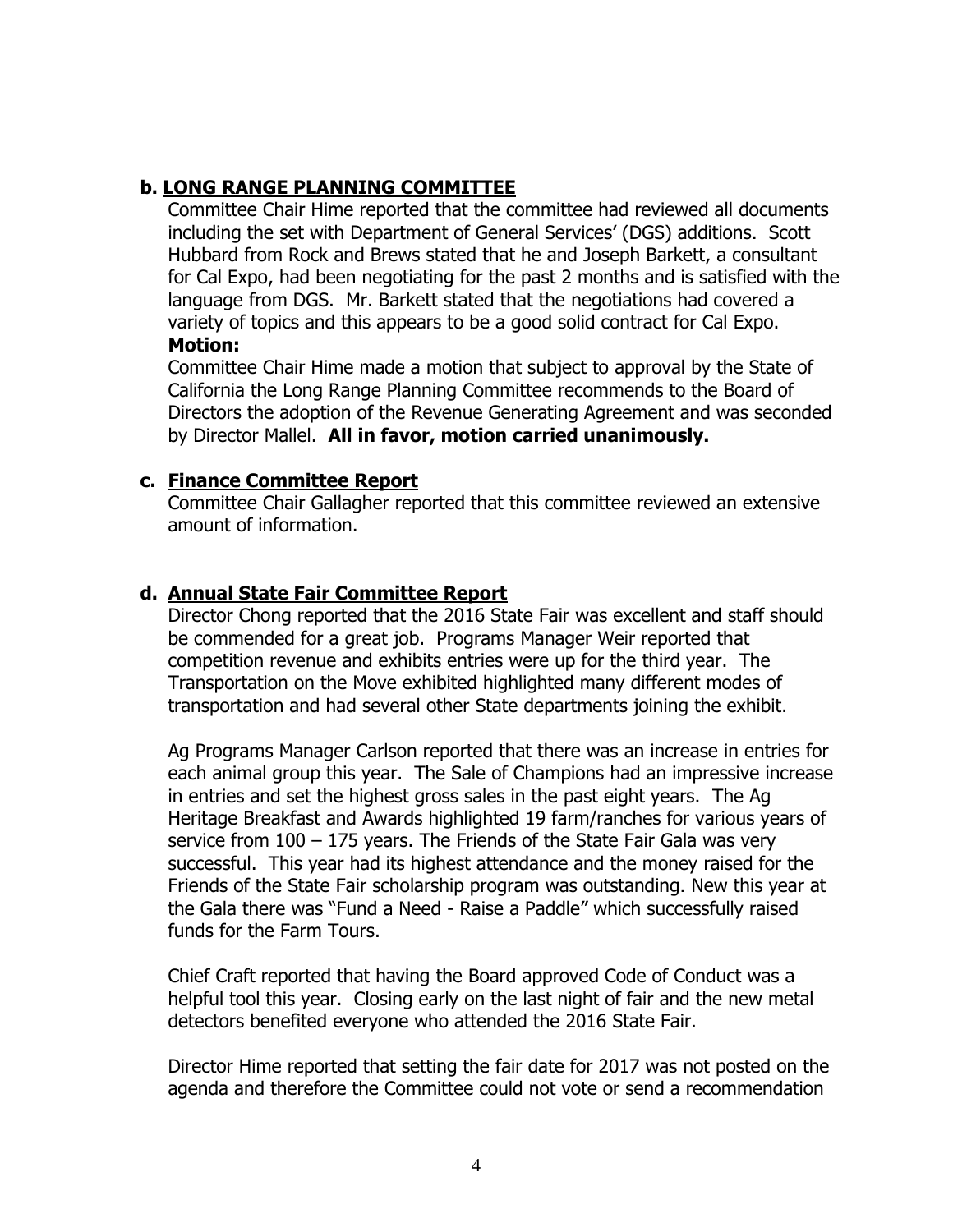to approve fair dates to the Board of Directors. The committee suggested a consensus motion to adopt July14, 2017 to July 30, 2017 as fair dates for the 2017 California State Fair.

Director Hime moved that the Board of Directors take a consensus recommendation to adopt July 14, 2017-July 30, 2017 as the dates for the 2017 California State Fair. The consensus recommendation was seconded by Director DiMare. **All liked and the consensus was unanimous.**

# **8. FINANCIAL REPORTS**

#### **Motion:**

Committee Chair Gallagher made the motion to accept the committee's recommendation to approve the Glass Agency Service Contract and seconded by Director Hime. **All in favor, motion carried unanimously.**

# **Motion:**

Committee Chair Gallagher made the motion to accept the committee's recommendation to approve the Coulter Associates LLC – Amendment #1 Service Contact and seconded by Chair O'Brien. **All in favor, motion carried unanimously.**

#### **Motion:**

Committee Chair Gallagher made the motion to accept the committee's recommendation to approve the California Fair Services Authority Purchase Order and seconded by Director Durfee. **All in favor, motion carried unanimously.**

#### **Motion:**

Committee Chair Gallagher made the motion to accept the committee's recommendation to approve all financial information and reports attached and seconded by Director Mallel. **All in favor, motion carried unanimously.**

# **9. CORRESPONDENCE**

# **10. UNFINISHED BUSINESS**

**a.** Review & approval of Revenue Generating Agreement with Rock & Brews of the Pacific, Inc., for the operations of a Rock & Brews family entertainment facility and restaurant at the Northeast corner of Cal Expo (Exposition Boulevard, Arden Way & Ethan Way.)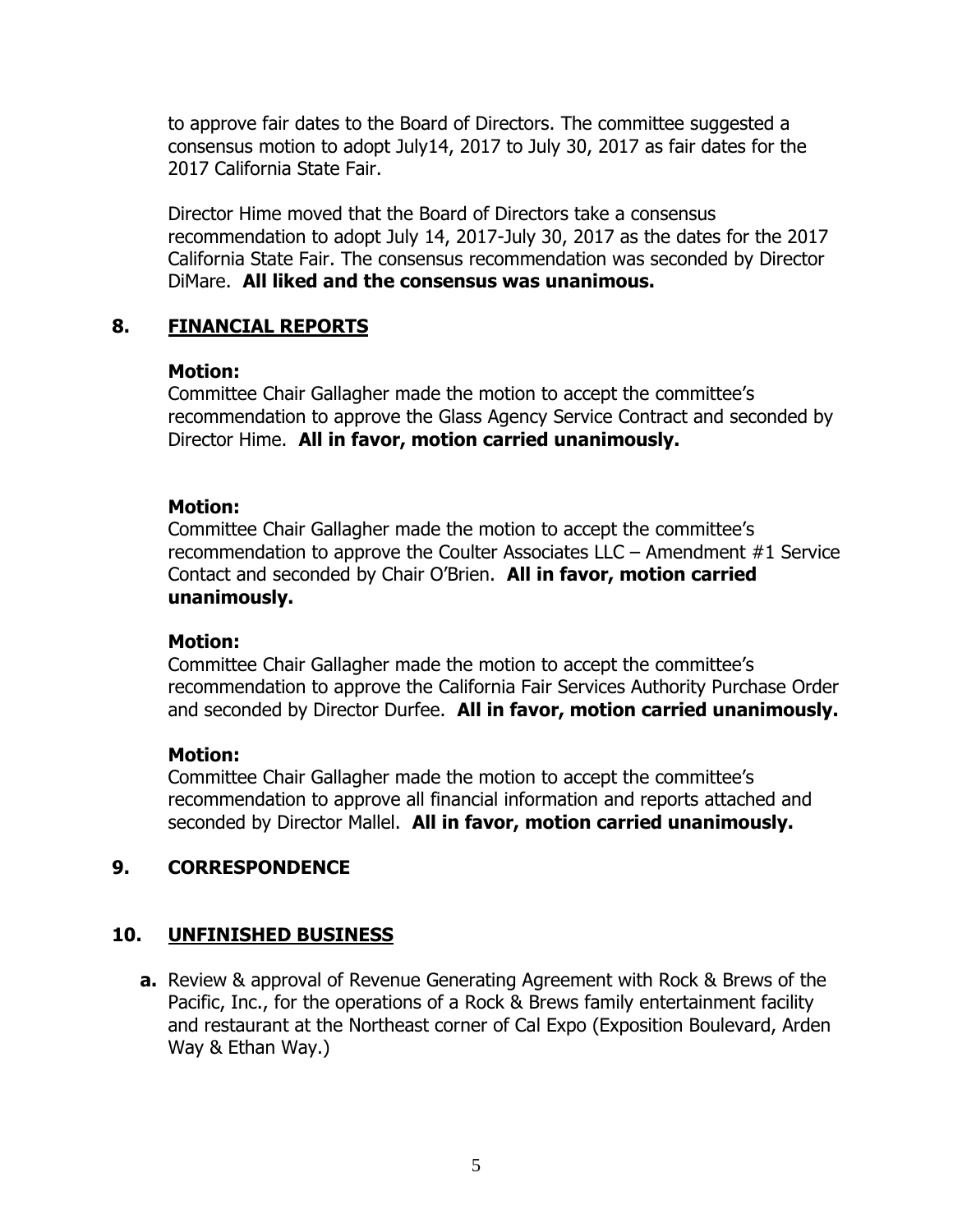**b.** Review & approval of the Rock & Brews family entertainment facility and restaurant Project, including compliance with the California Environmental Quality Act (CEQA.)

Chair O'Brien returned to the order of the Agenda.

# **11. NEW BUSINESS**

# **12. MATTERS OF INFORMATION**

- **a.** Public Comment on Matters not on the Agenda
- **b.** CEO Pickering commented that SNR voted Best Festival is California State Fair. CEO Pickering reported that Cal Expo partnered with the Sacramento Convention Center for parking for an event downtown. There have been 3 concerts at Bonney Field, which were well attended. CEO Pickering wanted to make the Board aware that a former member of the executive team had a catered event at the Farm at Cal Expo within the last month. A reminder that the Farm Tours Blue Ribbon Brunch at the Farm is October 2, 2016 and the Board Retreat is October 27 and 28. Congratulations to our 3 re-appointees, Director Mallel, Director Barkett and Director DiMare.
- **c.** Directors Comments/Agenda Items for Future Meetings:

Chair O'Brien – Thank you Glass Agency for being present today at the meeting.

Director DiMare – This was my first Fair and I appreciate the staff for their help.

Director Chong – Thanks everyone for a great fair. Next year is our  $50<sup>th</sup>$ Anniversary.

Director Durfee – This was my first fair and had a great time.

Director Gallagher – Complements to our CEO and all who have stayed.

Director Hime – Congratulate staff for a great fair. Thanks to CEO Pickering and Chief DGM Martinez for their hard work with the horse racing dates.

Goodwill Ambassador Randy Brink – Reminder Farm to Fork on the Capitol Mall tomorrow and Farm to Fork on the Bridge.

- **d.** Board Retreat **October 27/28, 2016**
- **e.** Next Board Meeting **October 28 , 2016**
- **f.** Other, if any

# **13 CLOSED SESSION**

For purposes of discussing matters of 1) pending litigation, 2) real property negotiations, and 3) personnel matters related to the General Manager under Government Code Section §11126. The Board will meet in Closed Session to confer with and/or receive legal advice from counsel or the represented delegate.